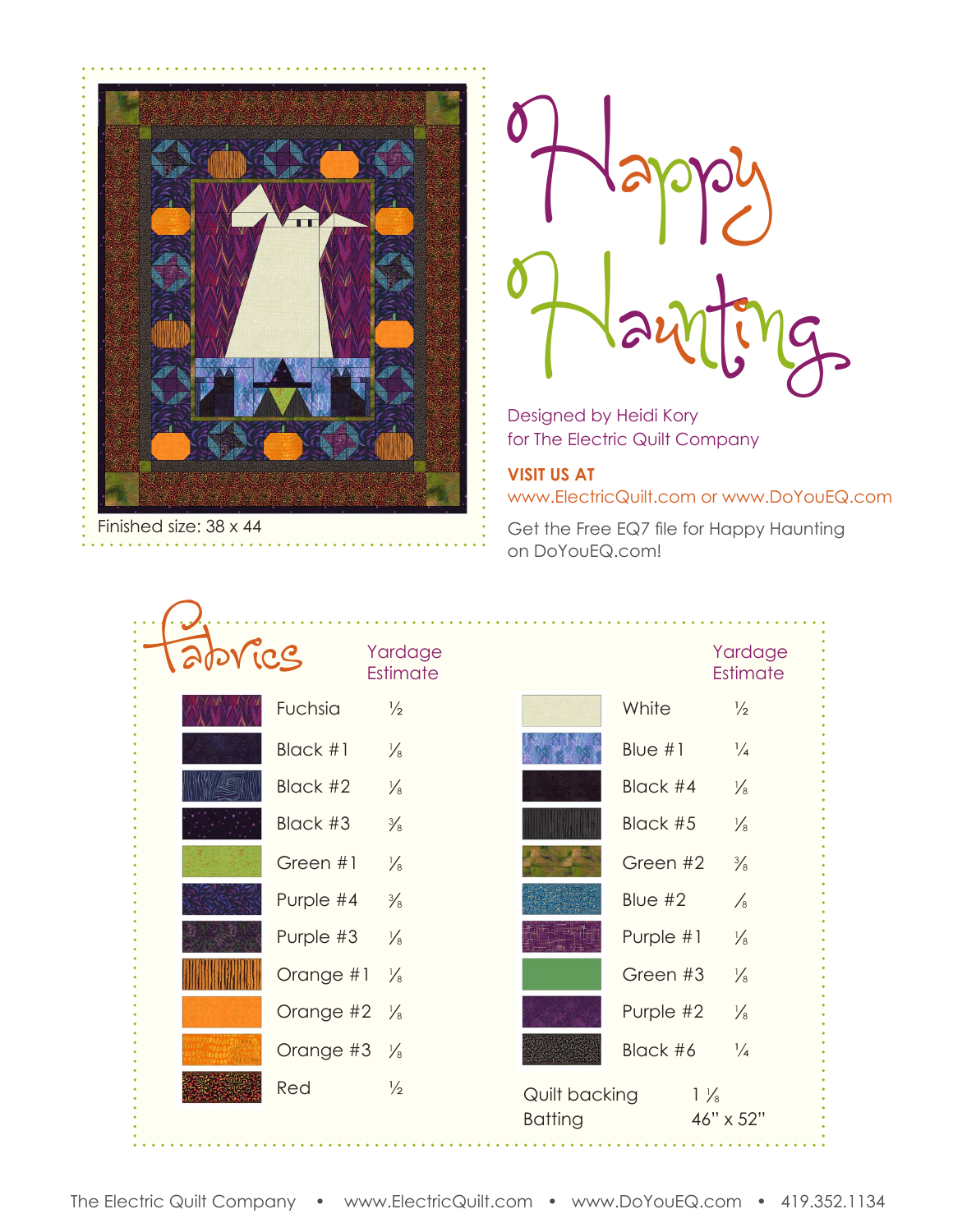Block Construction

Using the foundation patterns provided make:

- 9 Pumpkin Blocks
- 9 Ribbon Quilt Blocks
- 2 Cat blocks (one of each pattern given)
- 1 Witch Block
- 1 Ghost Block

Cut 18 2.25" x 4.5" blocks for sashing

Borders Construction

## Cut four borders:

**Border A (Long Horizontal)**

Cut 2 strips 1" x 24.5" (vertical) Cut 2 strips 1" x 19.5" (horizontal)

## **Border B (Corner Blocks)**

Cut 4 squares 1.75" x 1.75" Cut 2 strips 1.75" x 33.5" (vertical) Cut 2 strips 1.75" x 27.5" (horizontal)

# **Border C (Corner Blocks)**

Cut 4 squares 4" x 4" Cut 2 strips 4" x 36" (vertical) Cut 2 strips 4" x 30" (horizontal)

# **Border D (Long Horizontal)**

Cut 2 strips 1.25" x 43" (vertical) Cut 2 strips 1.25" x 38.5" (horizontal)



**Step 1:** Join a Cat block to each side of the Witch block.



**Step 2:** Join the Cats & Witch to the Ghost block.



**Step 3:** Join Border A vertical strips to the sides, then add the horizontal strips to the top and bottom.

**Step 4:** Make two vertical strips of Sashing, Pumpkin Block, Sashing, Ribbon Block, Sashing, Pumpkin Block, Sashing, Ribbon Block, Sashing. Join strips to both sides of the quilt.



**Step 5:** Join a strip of Ribbon Block, Sashing, Pumpkin Block, Sashing, Ribbon Block, Sashing, Pumpkin Block, Sashing,



Ribbon Block. Join strip to the top of the quilt.

**Step 6:** Join a strip of Pumpkin Block, Sashing, Ribbon Block,

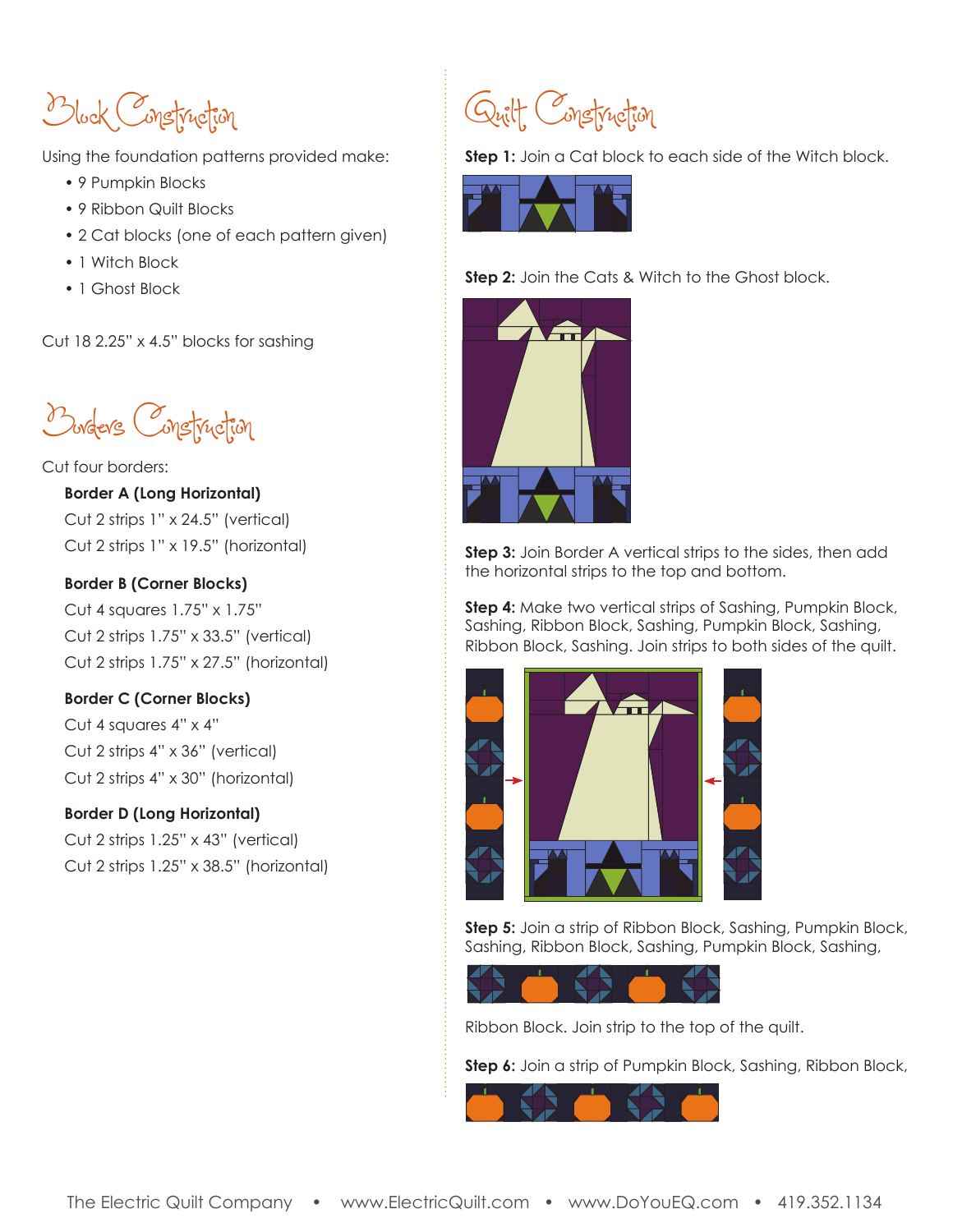Sashing, Pumpkin Block, Sashing, Ribbon Block, Sashing, Pumpkin Block. Join strip to the bottom of the quilt.



Step 7: Join Border B vertical strips to the quilt. Sew corner squares to each end of the Border B horizontal strips. Join horizontal strips + squares to the quilt.



**Step 8:** Join Border C vertical strips to the quilt. Sew corner squares to each end of the Border C horizontal strips. Join horizontal strips + squares to the quilt.

**Step 9:** Join Border D vertical strips to the sides, then add the horizontal strips to the top and bottom.

**Step 10:** Layer quilt top, batting, and backing and baste.

**Step 11:** Quilt as desired.

**Step 12:** Bind to finish.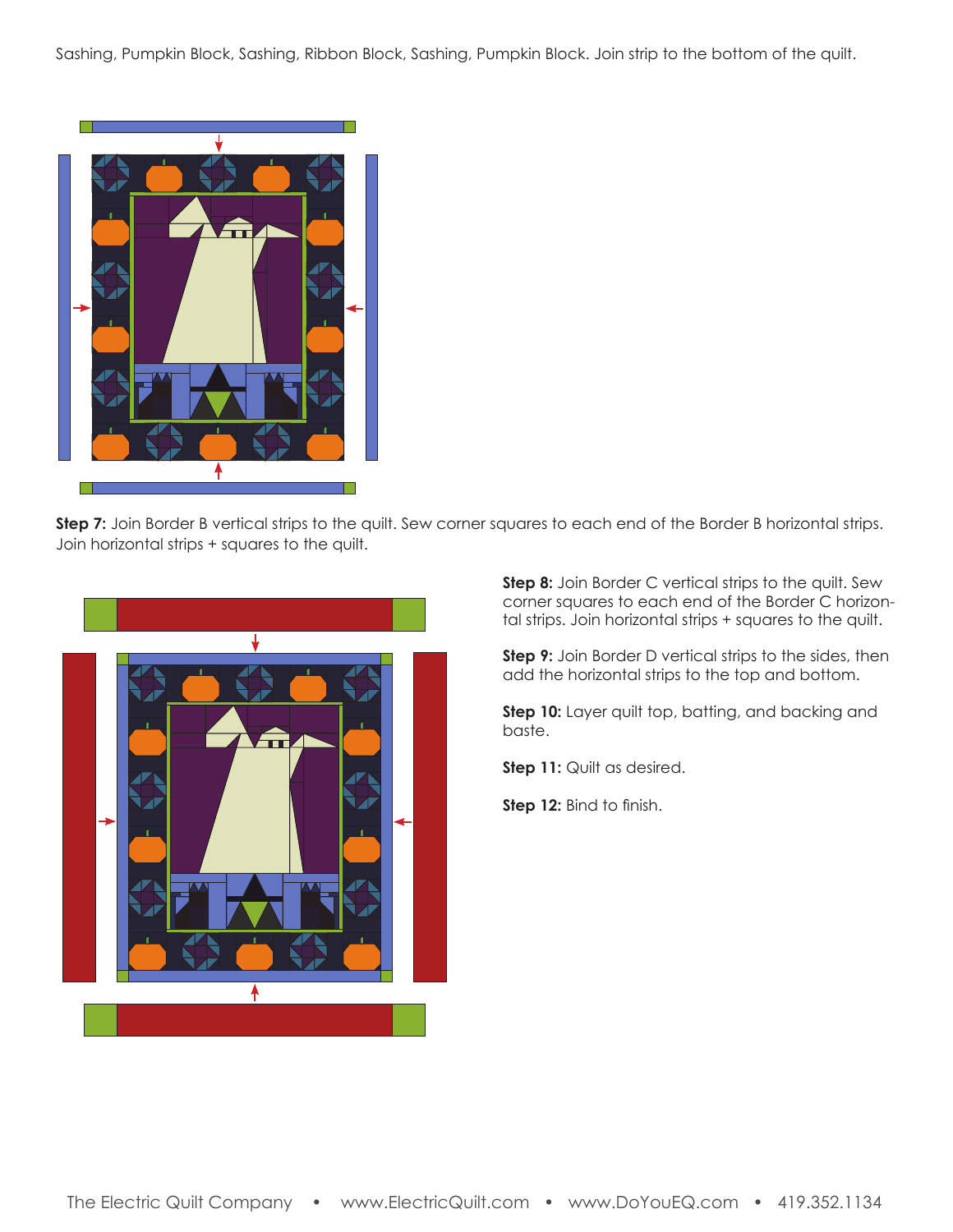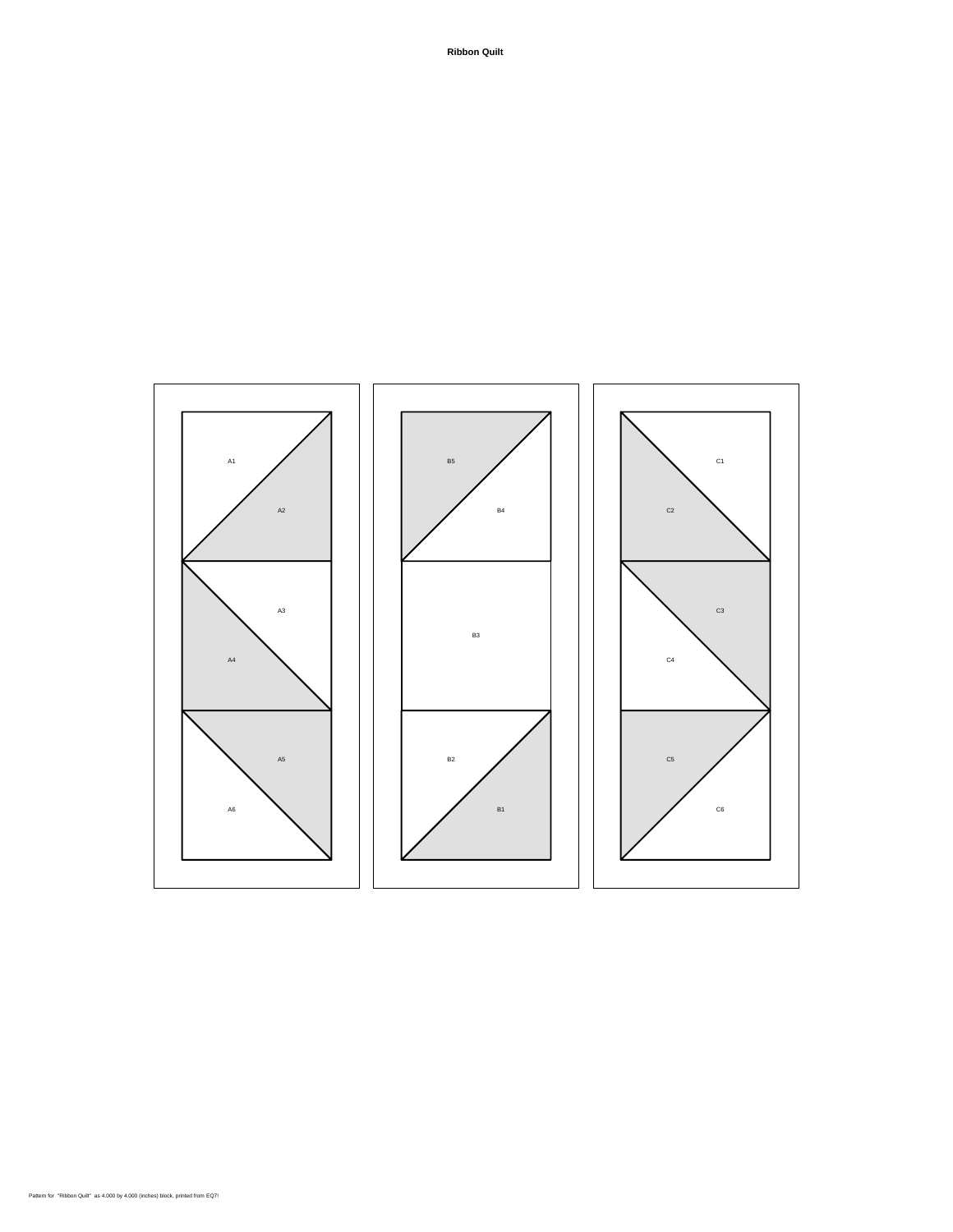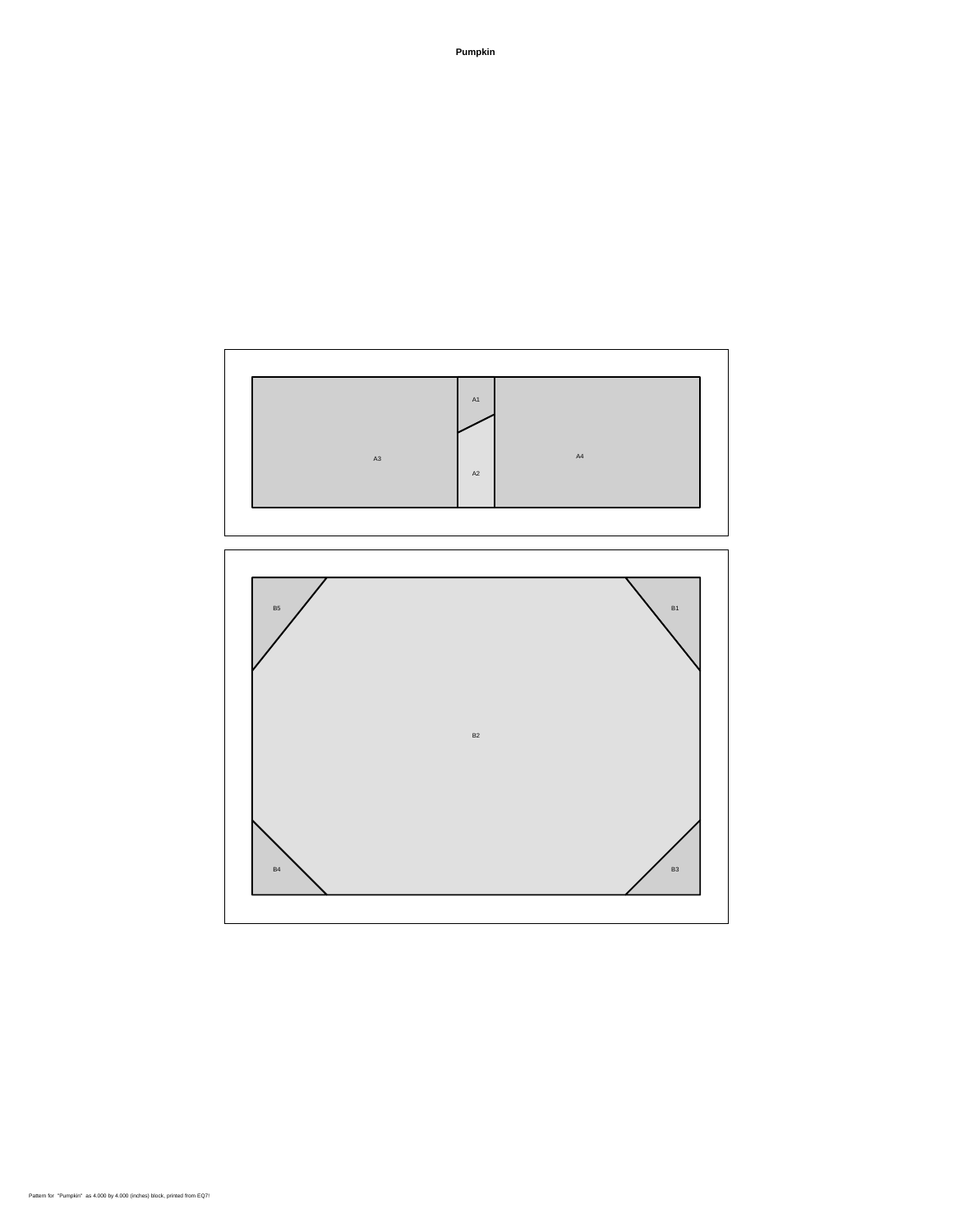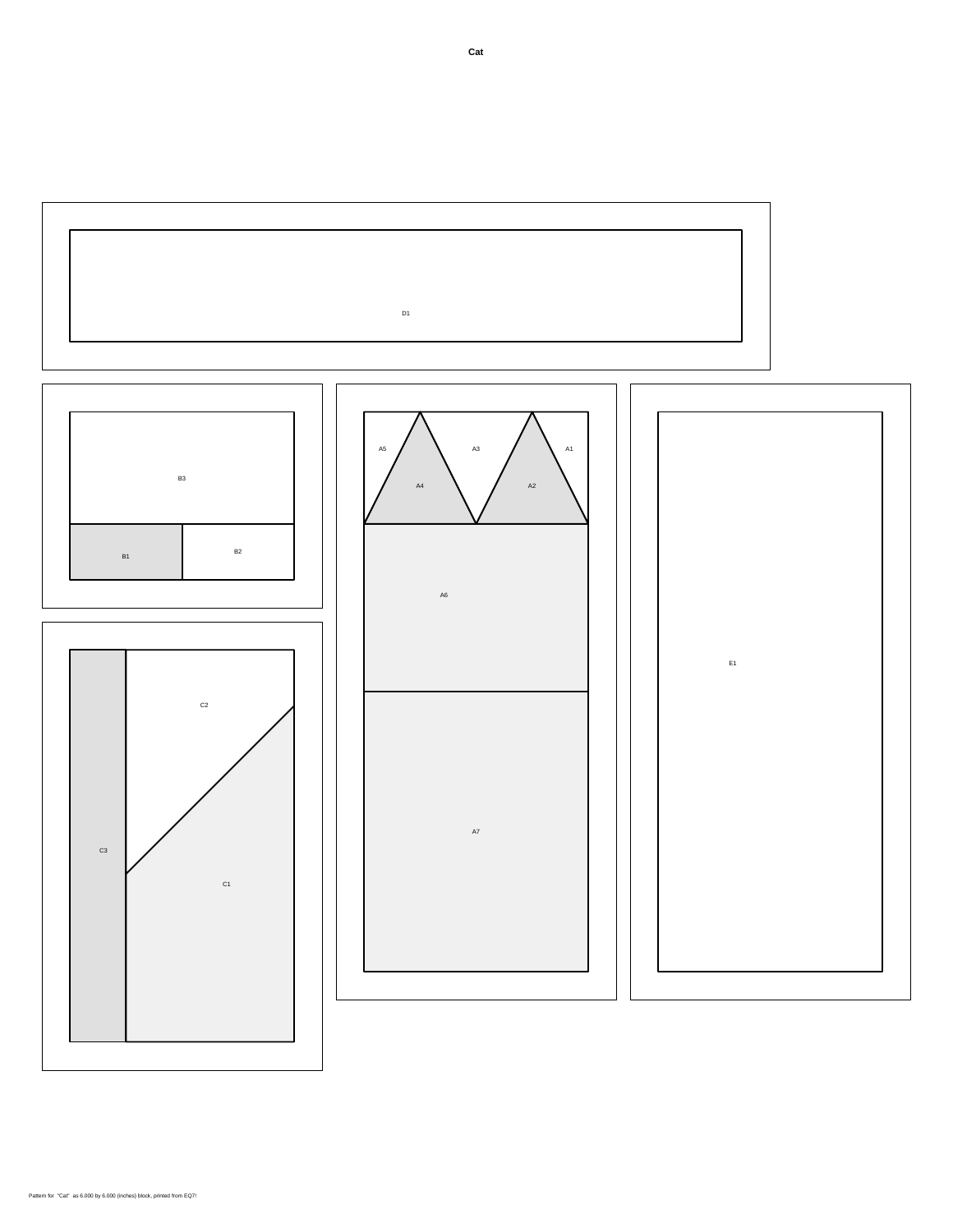

### Pattern for "Cat" as 6.000 by 6.000 (inches) block, printed from EQ7!

**Cat**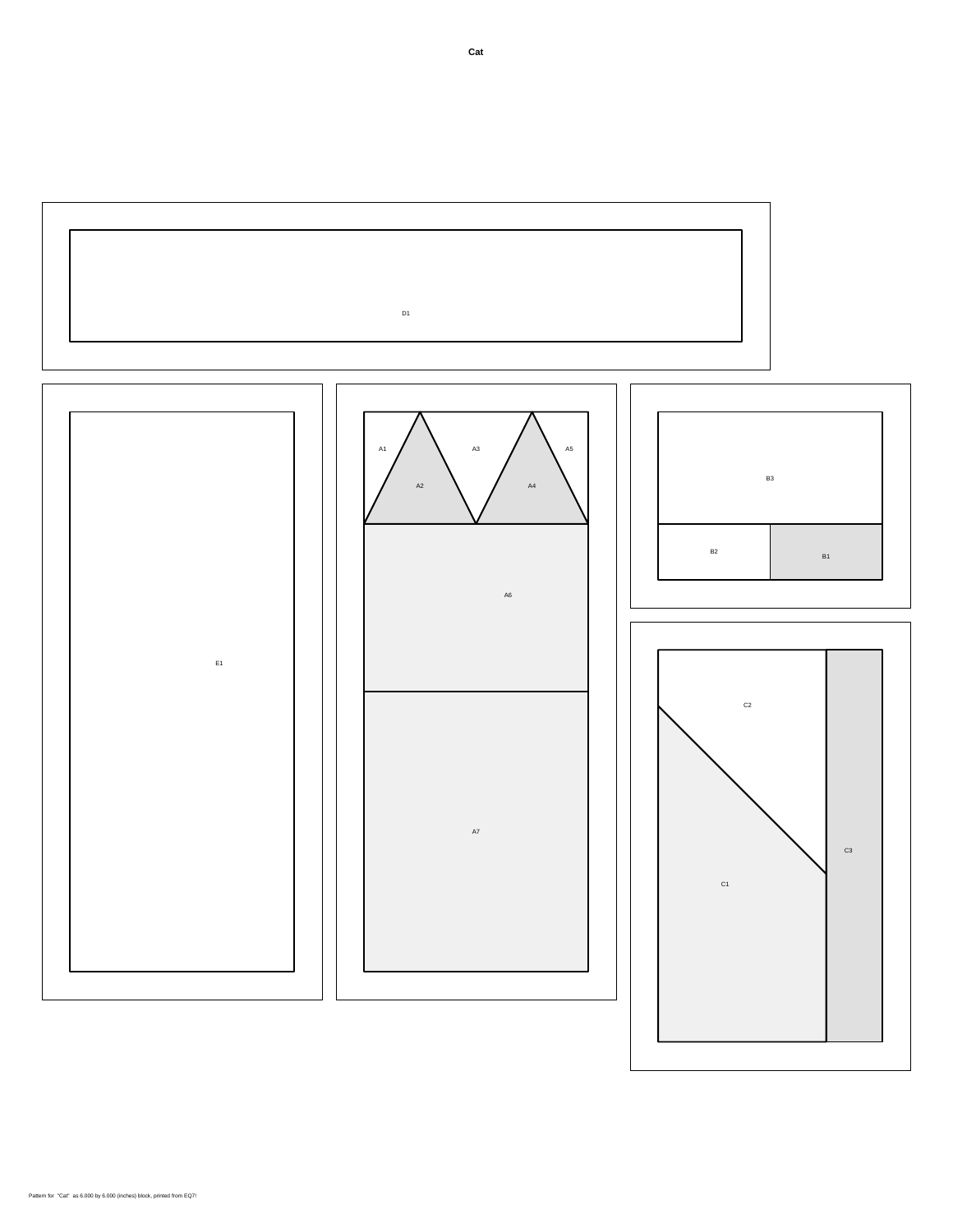

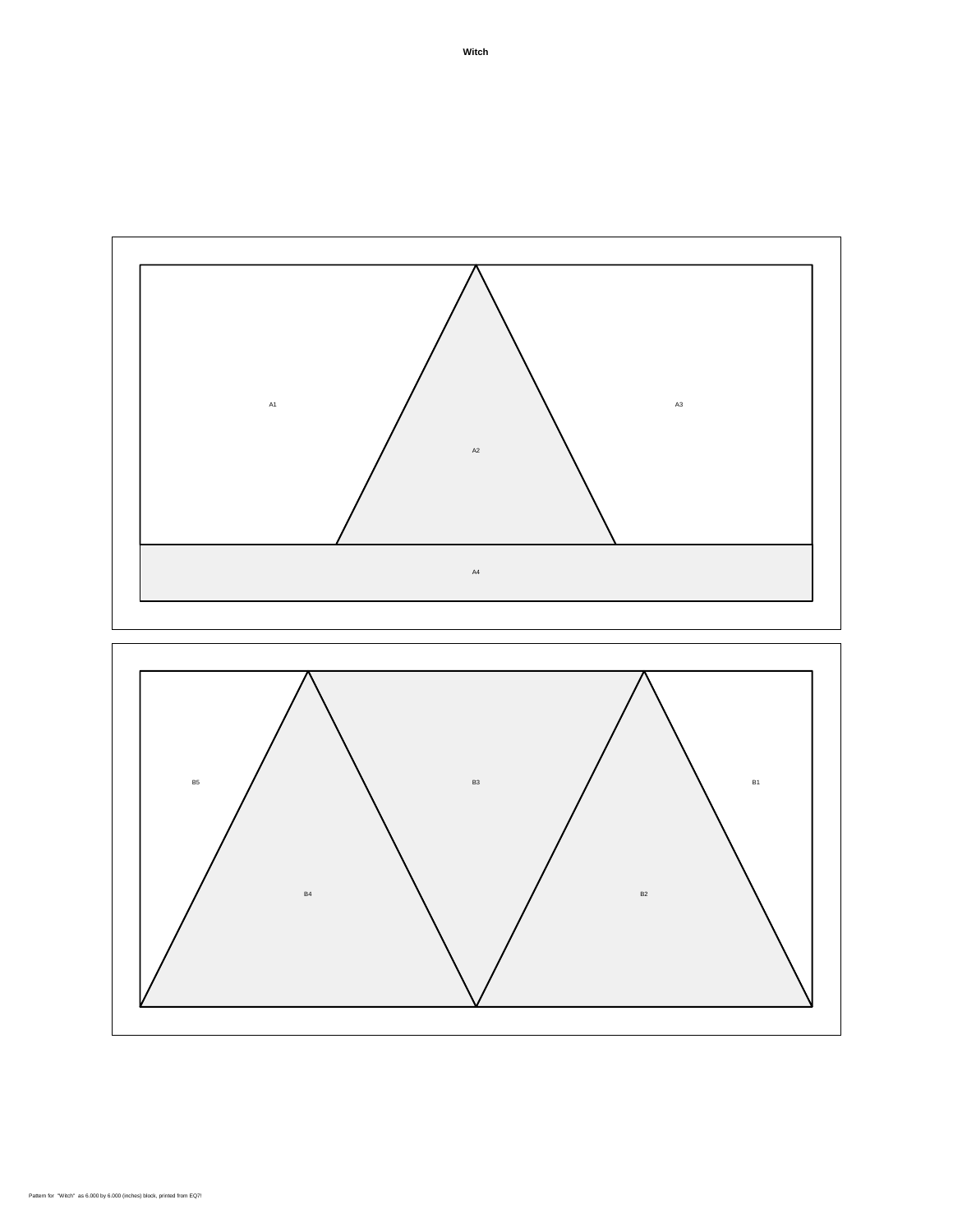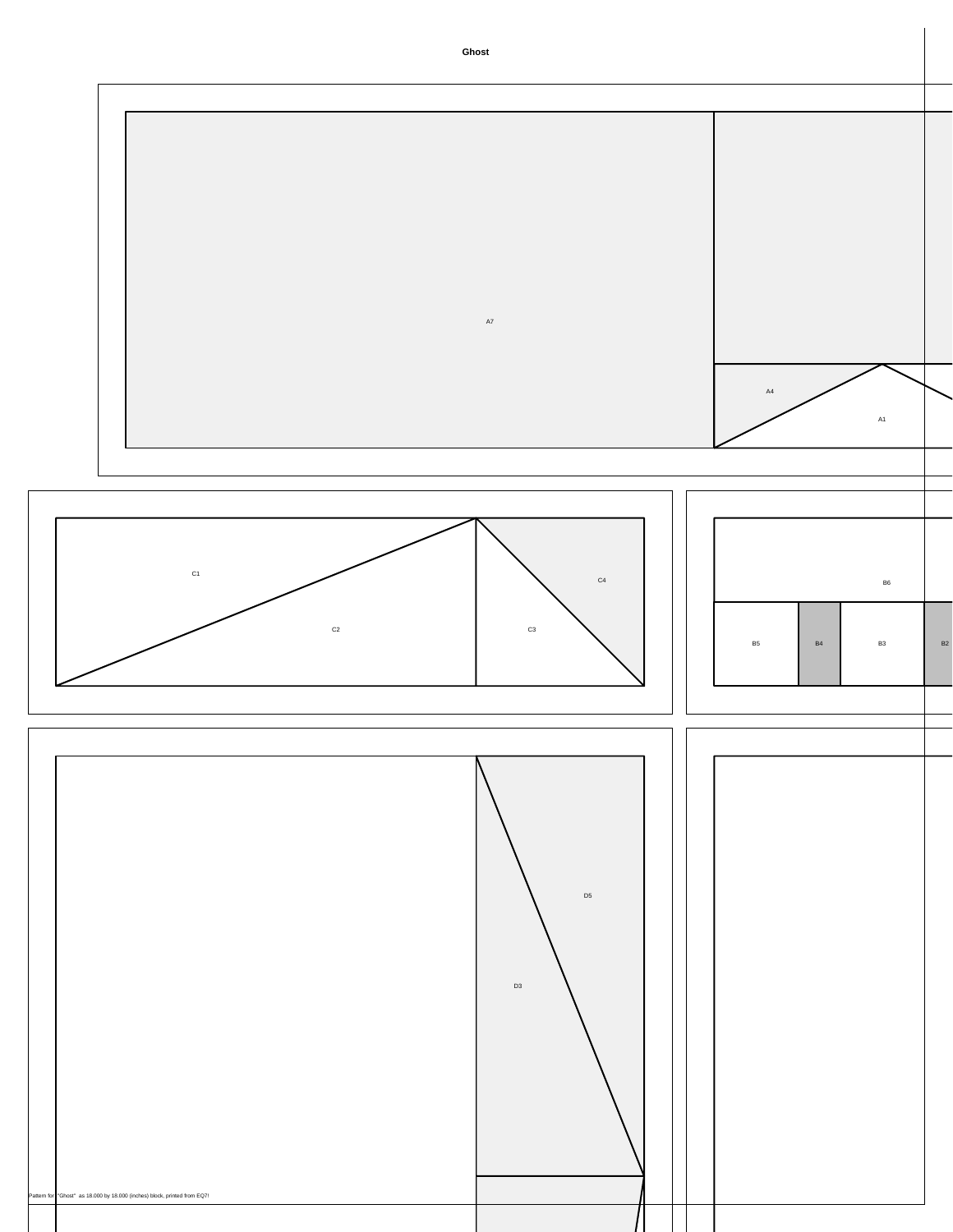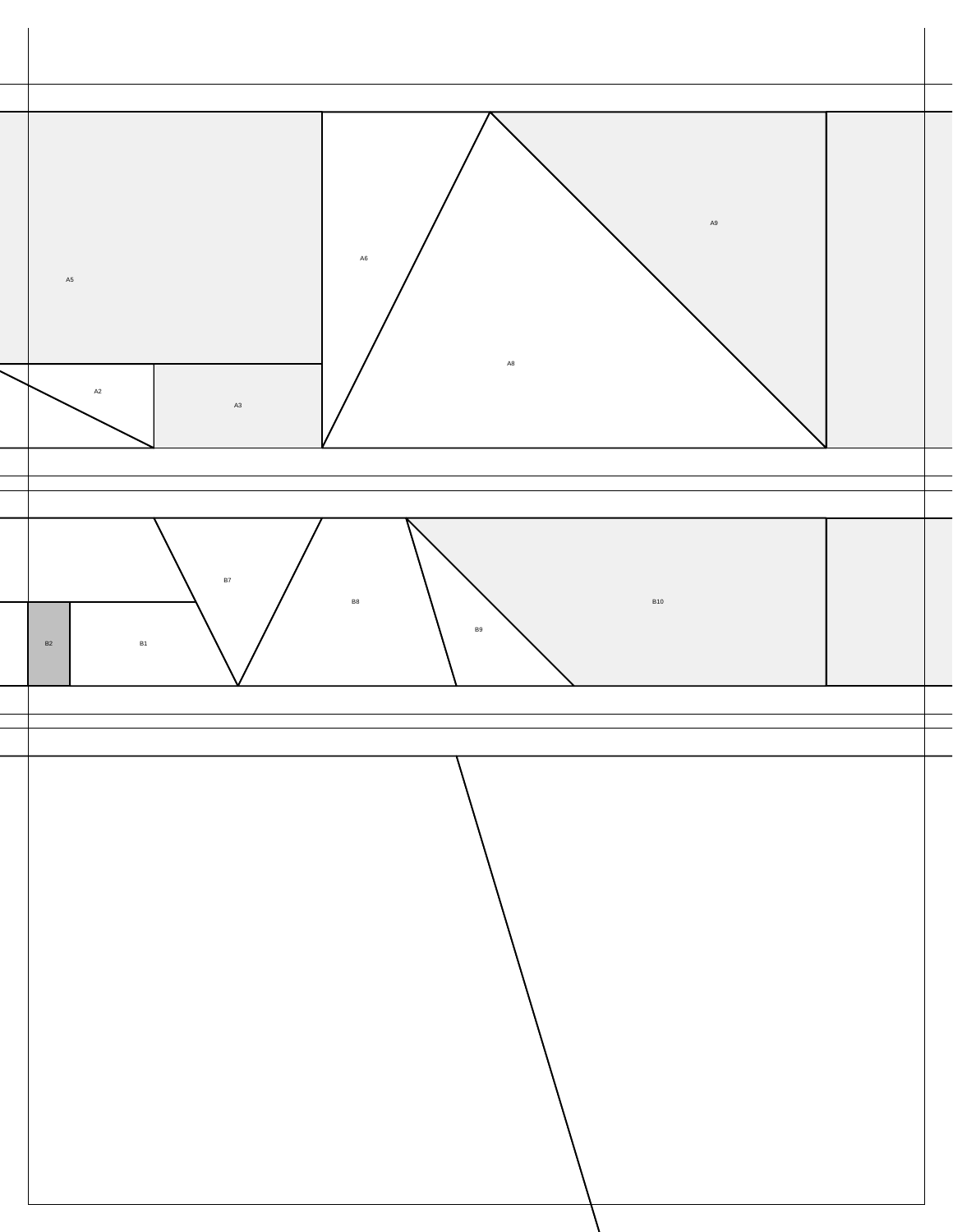|  | A10        |  |  |
|--|------------|--|--|
|  |            |  |  |
|  |            |  |  |
|  |            |  |  |
|  | <b>B11</b> |  |  |
|  |            |  |  |
|  |            |  |  |
|  |            |  |  |
|  |            |  |  |
|  |            |  |  |
|  |            |  |  |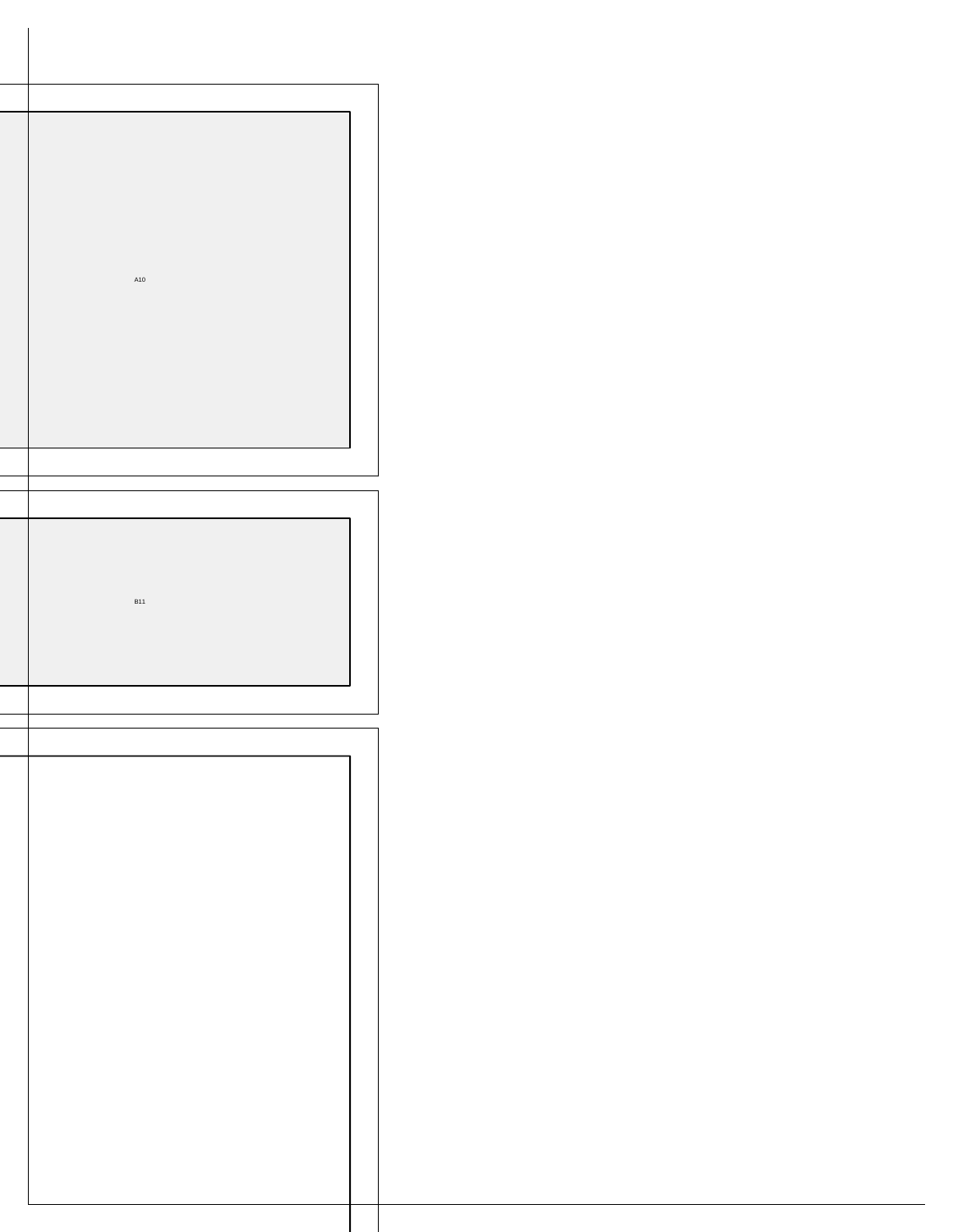